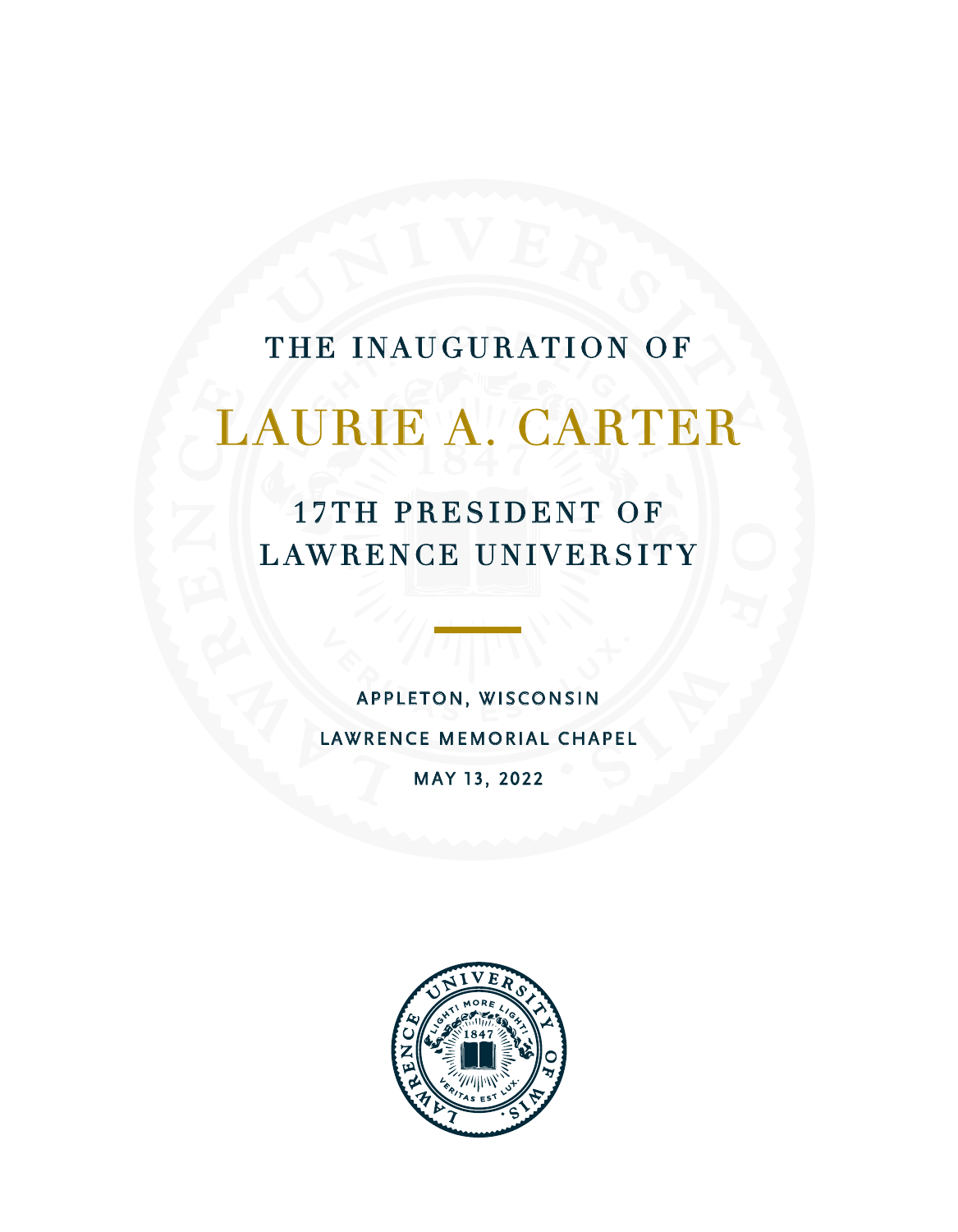# PRESIDENTS OF LAWRENCE UNIVERSITY

# PRESIDENTS OF M I LWAUKEE - DOWNER COLLEGE

| 1849-1853<br>William Harkness Sampson, M.A.<br>(principal of the institution) | 1893-1894<br>L. Wesley Underwood, M.S.<br>(as acting president)          | 1954-1963<br>Douglas Maitland Knight, Ph.D., LL.D., Litt.D. | 1895-1921<br>Ellen Clara Sabin, Litt.D., LL.D. |
|-------------------------------------------------------------------------------|--------------------------------------------------------------------------|-------------------------------------------------------------|------------------------------------------------|
| 1853-1859<br>Edward Cooke, D.D.<br>(first president)                          | 1894-1924<br>Samuel G. Plantz, Ph.D., D.D., LL.D.                        | 1963-1969<br>Curtis William Tarr, Ph.D.                     | 1921-1951<br>Lucia Russell Briggs, M.A., LL.D. |
| 1859-1865<br>Russell Zelotes Mason, LL.D.                                     | 1924-1925<br>Wilson Samuel Naylor, D.D., L.H.D.<br>(as acting president) | 1969-1979<br>Thomas S. Smith, Ph.D.                         | 1951-1964<br>John B. Johnson, Jr., Ph.D.       |
| 1865-1879<br>George McKendree Steele, D.D., LL.D.                             | 1925-1937<br>Henry Merritt Wriston, Ph.D., LL.D.                         | 1979-2004<br>Richard Warch, Ph.D.                           |                                                |
| 1879-1883<br>Elias DeWitt Huntley, D.D., LL.D.                                | 1937-1943<br>Thomas Nichols Barrows, M.A., Litt.D., LL.D.                | 2004-2013<br>Jill Beck, Ph.D.                               |                                                |
| 1883-1889<br>Bradford Paul Raymond, Ph.D., D.D., LL.D.                        | 1943-1944<br>Ralph Jerome Watts, M.A.<br>(as acting president)           | 2013-2021<br>Mark Burstein, M.B.A.                          |                                                |
| 1889-1893<br>Charles Wesley Gallagher, D.D.                                   | 1944-1953<br>Nathan Marsh Pusey, Ph.D., LL.D., L.H.D.                    | 2021<br>Laurie A. Carter, J.D.                              |                                                |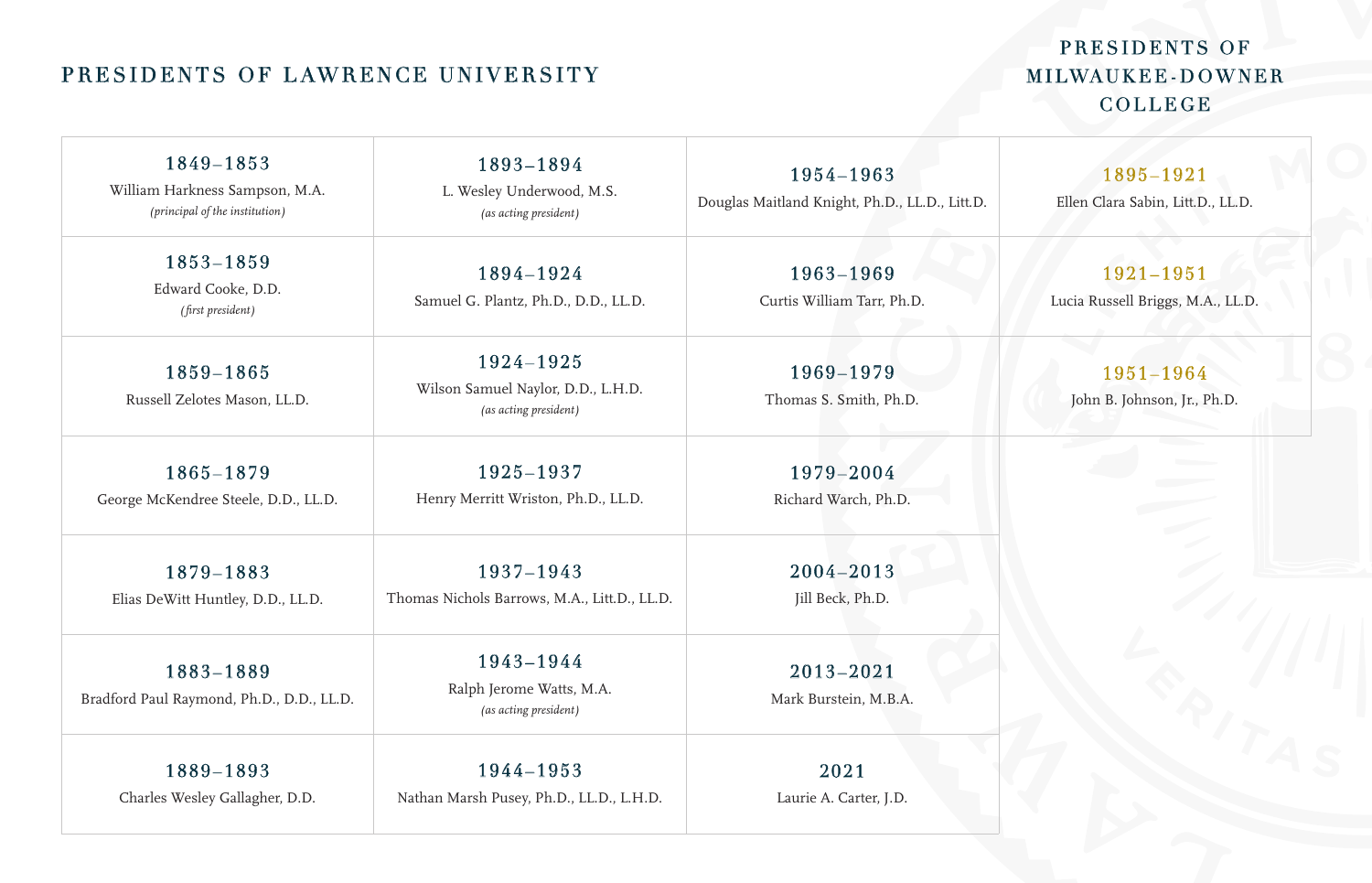## LAURIE A. CARTER



**Laurie A. Carter joined Lawrence University as its 17th president on July 1, 2021, bringing with her more than 25 years of leadership experience in higher education.** 

In her short time as President, Carter has brought a sense of urgency to the Lawrence community. Recognizing the need for Lawrence to be well-positioned in an ever-changing higher education landscape, Carter implemented student-centered Guiding Coalitions to facilitate more effective change implementation at the university. Additionally, she has identified focused investment priorities through community-wide engagement that will position Lawrence to anticipate and meet the challenges of the future.

Carter came to Lawrence after serving as president of Shippensburg University in

Shippensburg, Pennsylvania, since 2017. Her tenure at Shippensburg focused on prioritizing student success, telling the university's story, building a relationship with the community, and enhancing overall quality. Notably, she strengthened student success efforts by creating a firstyear experience program, a first-generation college student program, a comprehensive student success center, and an academic center for student-athletes.

In addition, she collaborated with local businesspeople to create a downtown location for Shippensburg University's Centers of Excellence, transformed the gateway to campus into a new Alumni and Welcome Center, and renovated the decommissioned steam plant into a home for the State System's first School of Engineering. Carter also secured the largest gift in Shippensburg athletics history.

Carter's efforts to strengthen diversity and inclusion at Shippensburg University were recognized by *Diverse: Issues in Higher Education*, which named her as one of 25 outstanding women in higher education. Her efforts include the addition of an executive level chief diversity officer, renovation of the multicultural center, creation of a PRIDE Center, expansion

of the Title IX office, and creation of an Anti-Racism Institute to foster racial understanding across the Commonwealth of Pennsylvania.

Prior to assuming the presidency of Shippensburg, Carter served as executive vice president and university counsel for Eastern Kentucky University, where she provided leadership to 33 departments and oversaw a budget in excess of \$71 million. She also has extensive leadership experience in the performing arts, holding various inaugural leadership positions during her 25 years of service at The Juilliard School, considered the nation's premiere performing arts college. She was Juilliard's first African American administrator and taught on the liberal arts and graduate faculty. She developed the institution's student affairs program, initiated diversity initiatives, created the Office of the General Counsel, and co-created the Jazz Studies program. She was vice president and general counsel and executive director of Jazz Studies when she left Juilliard to lead the nation's thirdlargest arts education department at the New Jersey Performing Arts Center.

Carter currently serves as a Commissioner for the Middle States Commission on Higher Education and as a member of

the ThedaCare Board of Trustees, the Millennium Leadership Institute Steering Committee, and The Links, Incorporated.

Prior to coming to Lawrence, Carter served as chair of the Pennsylvania State Athletic Commission President's Council and was a member of the American Association of State Colleges and Universities Board of Directors, the Keystone Health Board of Directors, and the Pennsylvania Chamber of Commerce Board.

A native of New Jersey, Carter attended Clarion University of Pennsylvania, where she received a bachelor of science degree in communications. She received her master of arts degree in communications from William Paterson College and earned her JD degree from Rutgers University. She was awarded an Honorary Doctorate from Snow College and is a member of the Clarion University Athletics Hall of Fame, in recognition of her outstanding undergraduate career in track and field.

She is married to Gary Robinson, and they have one son, Carter. Their family dog, Pepper, also lives with them in Appleton.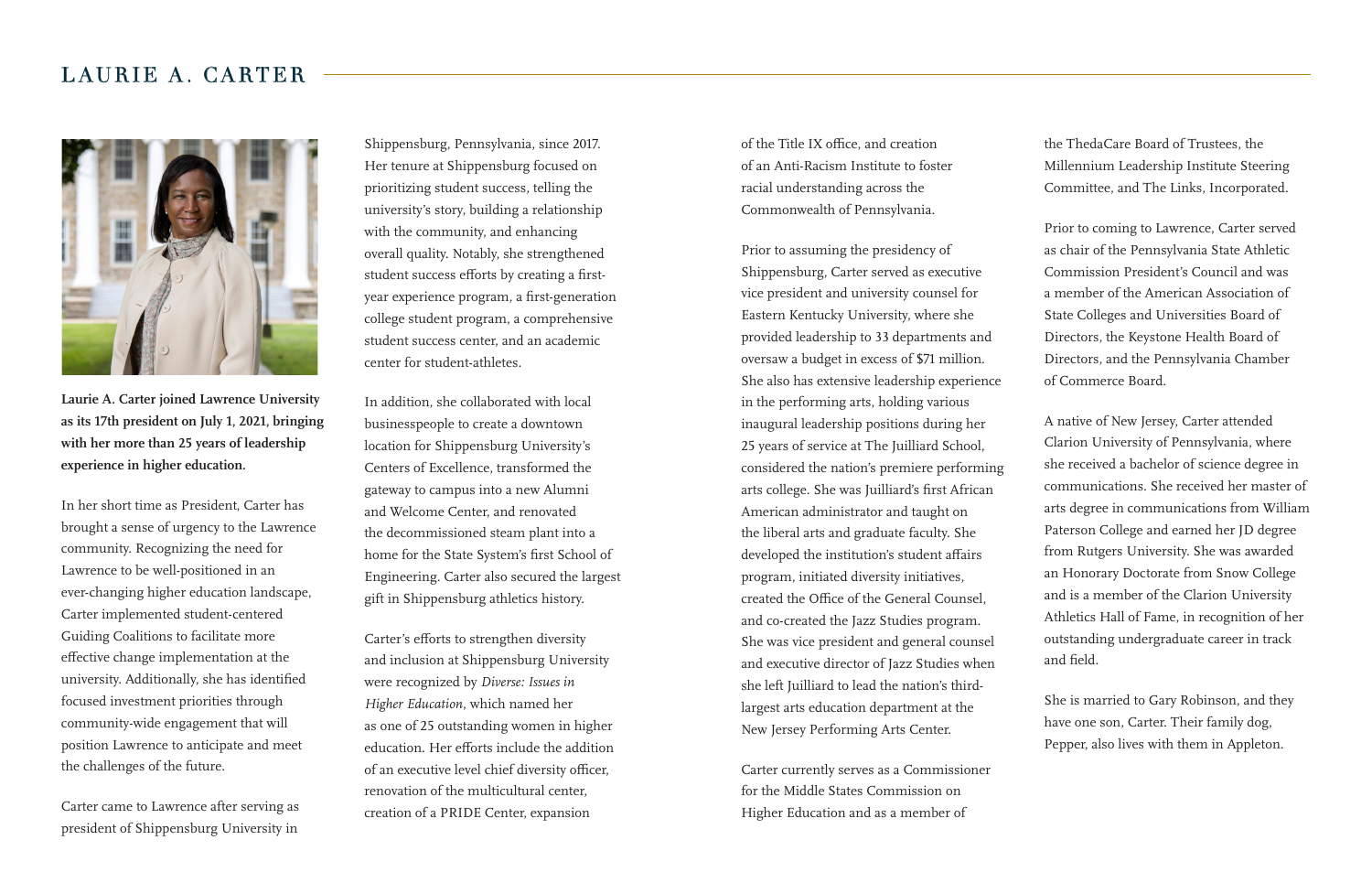## THE INAUGURAL CEREMONY

#### **PRELUDE**

*Fanfare* John Ernest Cook (1918-1984)

Daniel Schwandt, University Organist

#### **FANFARE**

*The Archbishop's Fanfare* Francis Jackson

(b. 1917) arr. J. Carlton Rowe

Gaston Kaisin '22, trumpet Adrian Birge '20, trumpet Rebecca Barron, horn Omar Tlatelpa-Nieto '22, trombone Henry Parks '22, tuba Coached by Marty Erickson, Instructor of Music, and Jeffrey Stannard, Associate Dean of the Conservatory

**PROCESSIONAL**

*Please stand, if you are able*

*Festal March* Florence Price **F** (1887–1953)

Daniel Schwandt, University Organist

#### **Order of Procession**

Faculty Marshal Julie McQuinn, Associate Professor of Music Assistant Faculty Marshals Erin Lesser, Associate Professor of Flute Bob Williams, Professor of Education Delegates from Colleges and Universities, Learned Societies, and Academic Consortia Lawrence University Faculty and Administration

Lawrence University Alumni Association Board of Directors

Lawrence University Board of Trustees

Ceremonial Platform Party

President Laurie A. Carter

#### **LAND ACKNOWLEDGEMENT**

**Dineah Peterson '22**

#### **WELCOME**

**Cory Nettles '92** Chair, Lawrence University Board of Trustees

#### **INVOCATION**

**Linda Morgan-Clement** Julie Esch Hurvis Dean of Spiritual and Religious Life and Chaplain to the University

#### **INTERLUDE**

*rising light* Evan Williams '10 (b. 1988)

> Kathryn Williams '24, violin Taylor DeCastro '24, violin Christopher Chang '23, viola Josue Koenig '25, cello Coached by Samantha George, Associate Professor of Music

#### **GREETINGS**

**Malcolm T. Davis, Jr. '23** President, Lawrence University Community Council

> **Carla Daughtry** Associate Professor of Anthropology

> > **Richard Jazdzewski** Dean of Wellness Services

**Jake Woodford '13** Mayor, City of Appleton

**Matthew Murphy '06** President, Lawrence University Alumni Association Board of Directors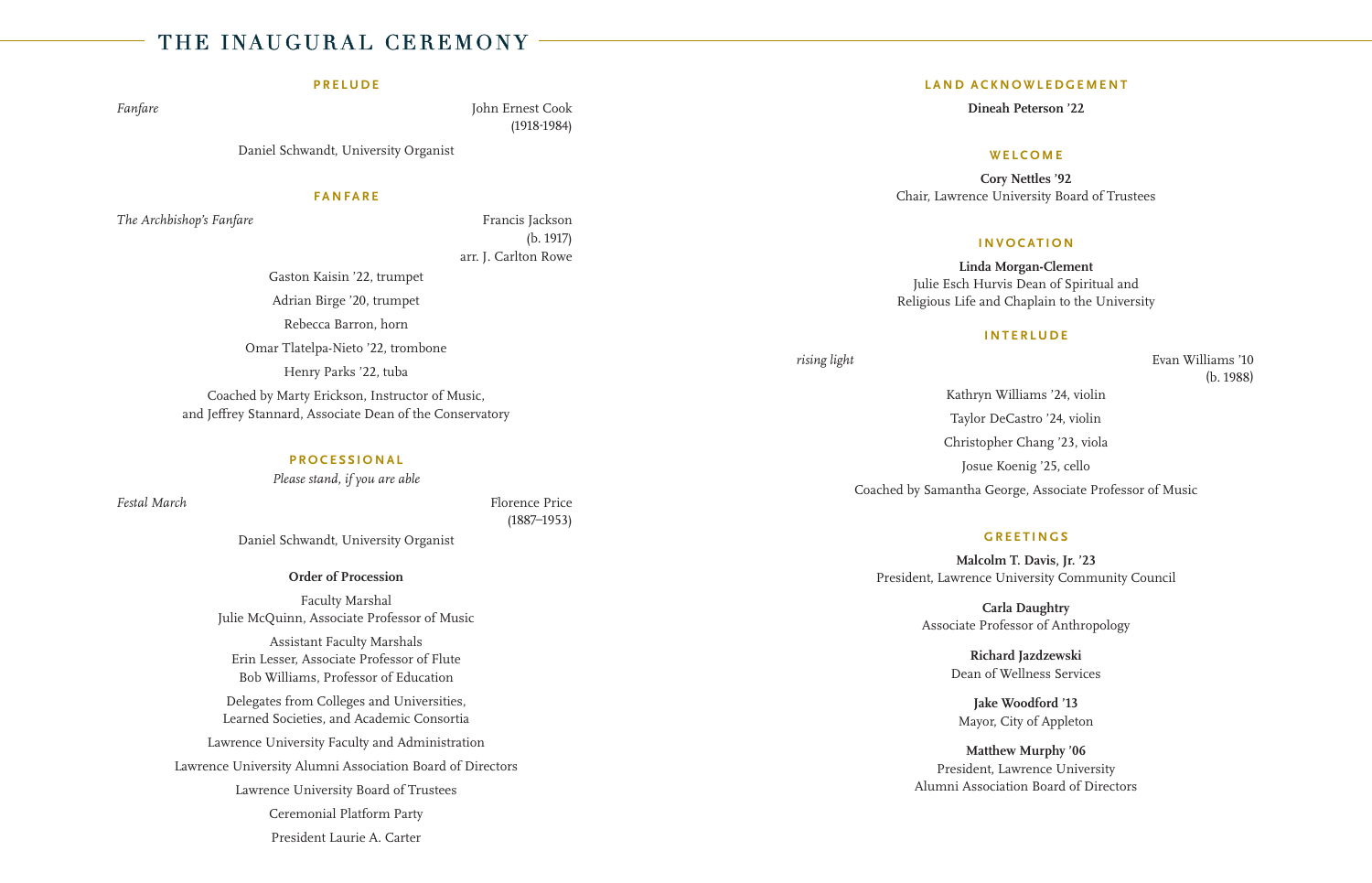#### **INTERLUDE**

*Blues March* Benny Golson (b. 1929)

> Earl Simons '22, trumpet Alex Rothstein '22, saxophone Reese Pike '25, piano Aaron Brenton '23, bass Carl Allen, drums, Special Guest Coached by Mark Urness, Associate Professor of Music

#### **ADDRESSES**

**Dr. Joseph W. Polisi** President Emeritus, Chief China Officer, The Juilliard School (video)

**Dr. Daniel Greenstein** Chancellor, Pennsylvania's State System of Higher Education (video)

**Dr. Ronald A. Crutcher** President Emeritus & University Professor, University of Richmond (video)

> **Robert Battle** Artistic Director, Alvin Ailey American Dance Theater

#### **PRESENTATION OF PRESIDENT LAURIE A. CARTER**

**Elizabeth De Stasio '83 P'17 '12** Raymond H. Herzog Professor of Science and Professor of Biology

**Phuong Anh Bui '25** Diversity Outreach Coordinator, Committee on Diversity Affairs (CODA)

**Garrett Singer** Director, Center for Community Engagement and Social Change

#### **INVESTITURE**

**Cory Nettles '92** Chair, Lawrence University Board of Trustees

> **Carter Walker Robinson** Son of President Laurie A. Carter

#### **INAUGURAL REMARKS**

#### **"BEACON ON THE RIVER"**

**Laurie A. Carter** President, Lawrence University

#### **INTERLUDE**

*This Little Light of Mine* **Attributed to Harry Dixon Loes** (1892–1965)

Daniel Boyd '23, piano and voice

Hannah Jones '22, voice

Sarah E. Navy '22, voice

From the studio of John Holiday, Associate Professor of Music

#### **RECESSIONAL**

*Give Thanks* Carl Allen

(b. 1961)

*Caravan* Duke Ellington (1899 –1974) arr. Carl Allen

> Earl Simons '22, trumpet Alex Rothstein '22, saxophone Reese Pike '25, piano Aaron Brenton '23, bass Carl Allen, drums, Special Guest Coached by Mark Urness, Associate Professor of Music



*All guests are invited to continue the celebration under the stars on Main Hall Green. Drinks and desserts will be served until 10 p.m.*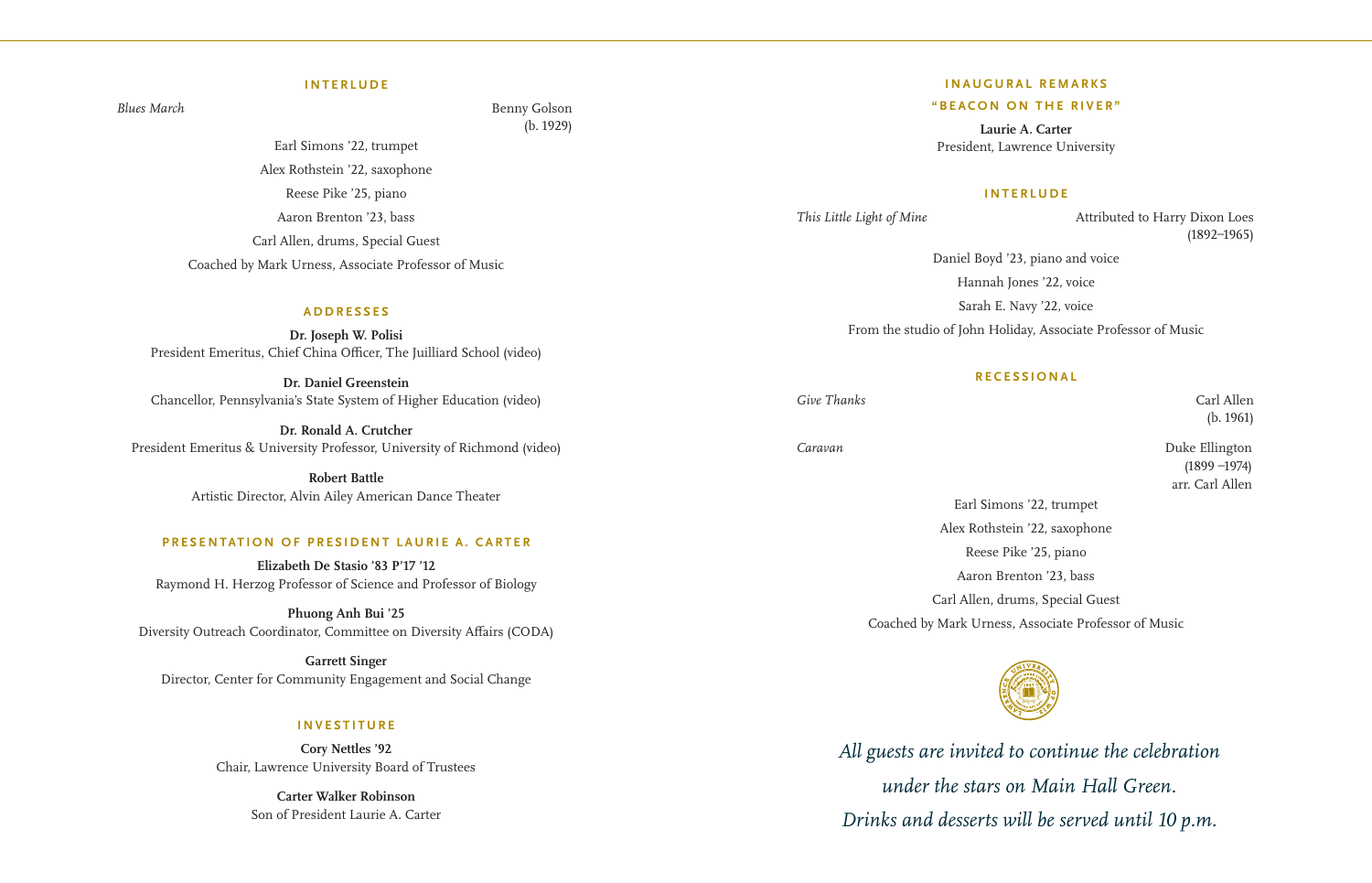### LAWRENCE UNIVERSITY

#### **HISTORY**

Lawrence University and the City of Appleton were founded together 175 years ago on the banks of the Fox River. Situated on 84 acres, the Lawrence campus was built on land purchased from the Menominee tribe, the ancestral homelands of the Menominee and Ho-Chunk people. In 1847, Boston merchant Amos A. Lawrence pledged \$10,000 to endow a school in the Wisconsin Territory, on the condition that Wisconsin Methodists match his gift. On January 15, 1847, the Territorial Legislature granted a charter to Lawrence Institute, a name that was soon changed to Lawrence University. From the day when preparatory classes began on November 12, 1849, both men and women students were enrolled. This made Lawrence one of the first co-educational colleges in the country. The first college class of four men and three women graduated in 1857.

Lawrence has offered music instruction in some form since its early beginnings. A Conservatory of Music was first established in 1874 and lasted for a brief time. With an addition of music faculty members and an expanded curriculum in 1894, the Conservatory was more firmly re-established.

While holding fast to the enduring goals of liberal education, Lawrence continually has reassessed and reshaped its academic program in response to the changing contours of knowledge and changing views on the nature of learning. In 1913, the institution adopted the name Lawrence College to underscore its commitment to undergraduate liberal education. That commitment deepened during the administration of President Henry Merritt Wriston (1925–37), who introduced a tutorial system which has blossomed into a wide range of options for independent learning. In 1945, President Nathan Marsh Pusey (1944–53) introduced Freshman Studies (now First-Year Studies), still a signature experience for Lawrentians and an opportunity for all to engage with ideas of abiding importance. Lawrence enhanced its ability to broaden the horizons of its students with the introduction of several overseas programs in the 1960s and the founding of the London Centre in 1970. In more recent years, Lawrence has expanded its interdisciplinary and cross-disciplinary offerings with new majors, minors, and programs, including environmental studies, neuroscience, film studies, data science, creative writing, and health and society, among others. In 2019, the university also launched its fourthdegree program, the bachelor of musical arts.

Lawrence once again assumed the name Lawrence University when it consolidated in 1964 with Milwaukee-Downer College for Women. Milwaukee-Downer was itself the product of a merger in 1895 between Milwaukee Female College and Downer College of Fox Lake. Both schools had pioneered in the education of women, and Milwaukee Female College had benefited early on from the interest of Catharine Beecher, who provided the institution with an advanced program of high educational standards.

The present campus, situated on 84 acres, contains 60 instructional, residential, recreational and administrative facilities. Björklunden vid Sjön, Lawrence's 441-acre northern campus, is located on Lake Michigan in Door County, Wisconsin.

The student body of 1,500 students, drawn from nearly every state and more than 40 countries, is served by 197 full-time faculty. To date, 77 Lawrentians have been awarded Watson Fellowships in 53 years, and 59 students have received Fulbright awards since 1976.

Lawrence is also supported by more than 20,000 alumni who live across the nation and globe yet will always call Lawrence home. This alumni community helped bring the *Be the Light!* Campaign to the historic conclusion on December 31, 2020, raising \$232.6 million to support four key priorities: Full Speed to Full Need, the Student Journey, Campus Renewal, and the Lawrence Fund.

Lawrence is accredited as a degree-granting institution by the Higher Learning Commission, and the Conservatory of Music is an accredited institutional member of the National Association of Schools of Music. Lawrence also is a member of the Midwest Conference and National Collegiate Athletic Association, Division III (NCAA III).

Lawrence today is what it has been for much of its history, a renowned undergraduate College of Liberal Arts and Sciences with a Conservatory of Music. It honors the vision of its founders and builds on the heritage of 175 years of excellence in undergraduate education.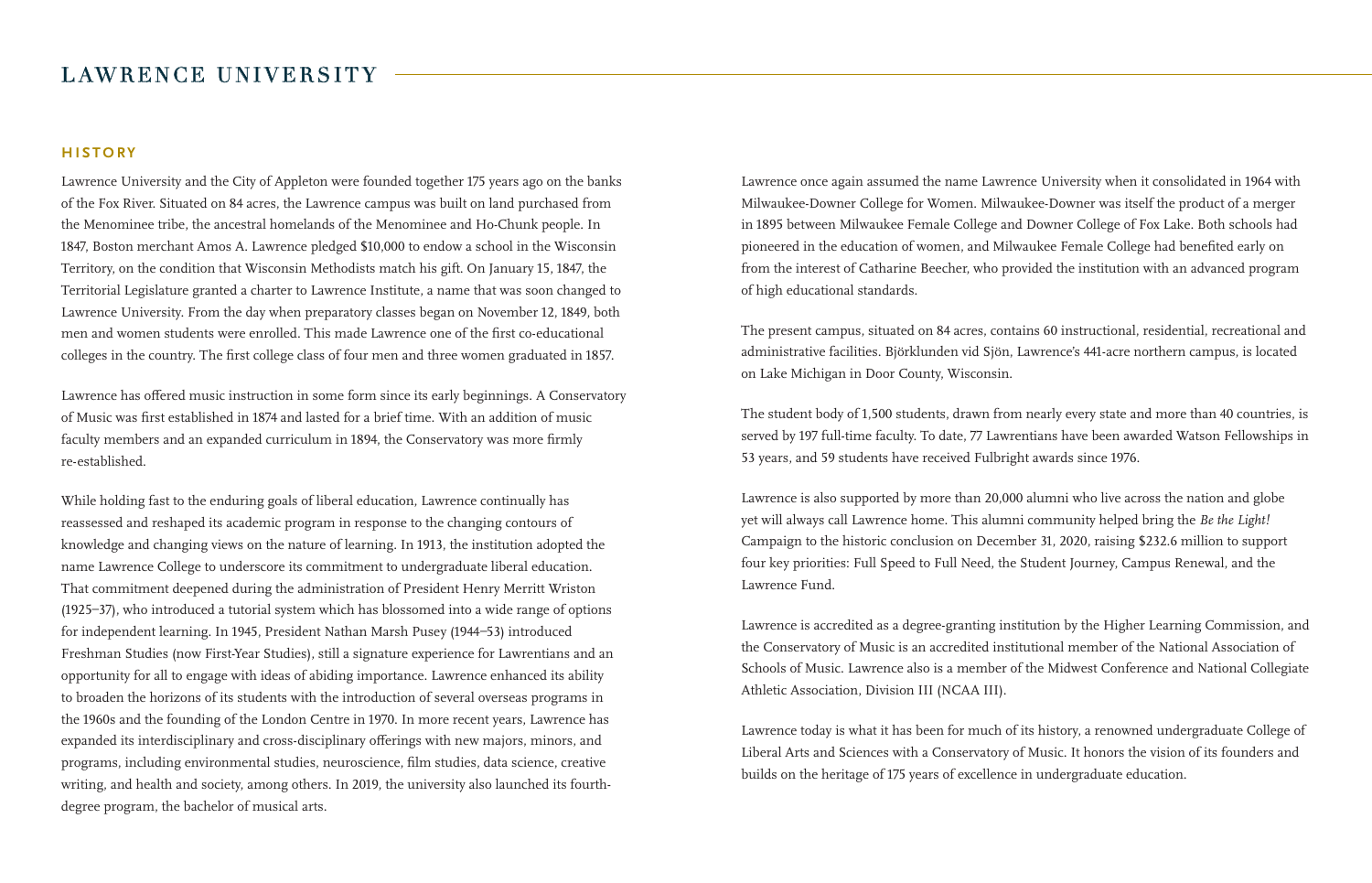# $#LULIGHTS$  -

| #1<br>Liberal Arts School in Wisconsin<br>(US News) | 8:1<br>Student-Faculty Ratio       | 98%<br>Career Placement within 6 Months | $21,000+$<br>Living Alumni                                                             |
|-----------------------------------------------------|------------------------------------|-----------------------------------------|----------------------------------------------------------------------------------------|
| Top 20<br>Impact School<br>(Princeton Review)       | $64 +$<br>Majors, Minors, Programs | 1,500<br>Students                       | <b>Silver Rating</b><br>Sustainability Tracking, Assessment<br>& Rating System (STARS) |
| Top 50<br>Best Undergraduate Teaching<br>(US News)  | 23<br>Large Music Ensembles        | 4 Downbeat Awards<br>in 4 Years         | 77<br>Lawrentians Awarded<br>Watson Fellowships                                        |
| One of 40<br>Colleges that Change Lives             | 22<br>NCAA Varsity Athletics Teams | 10,000<br>Hours of Community Service    | 59<br><b>Fulbright Recipients</b>                                                      |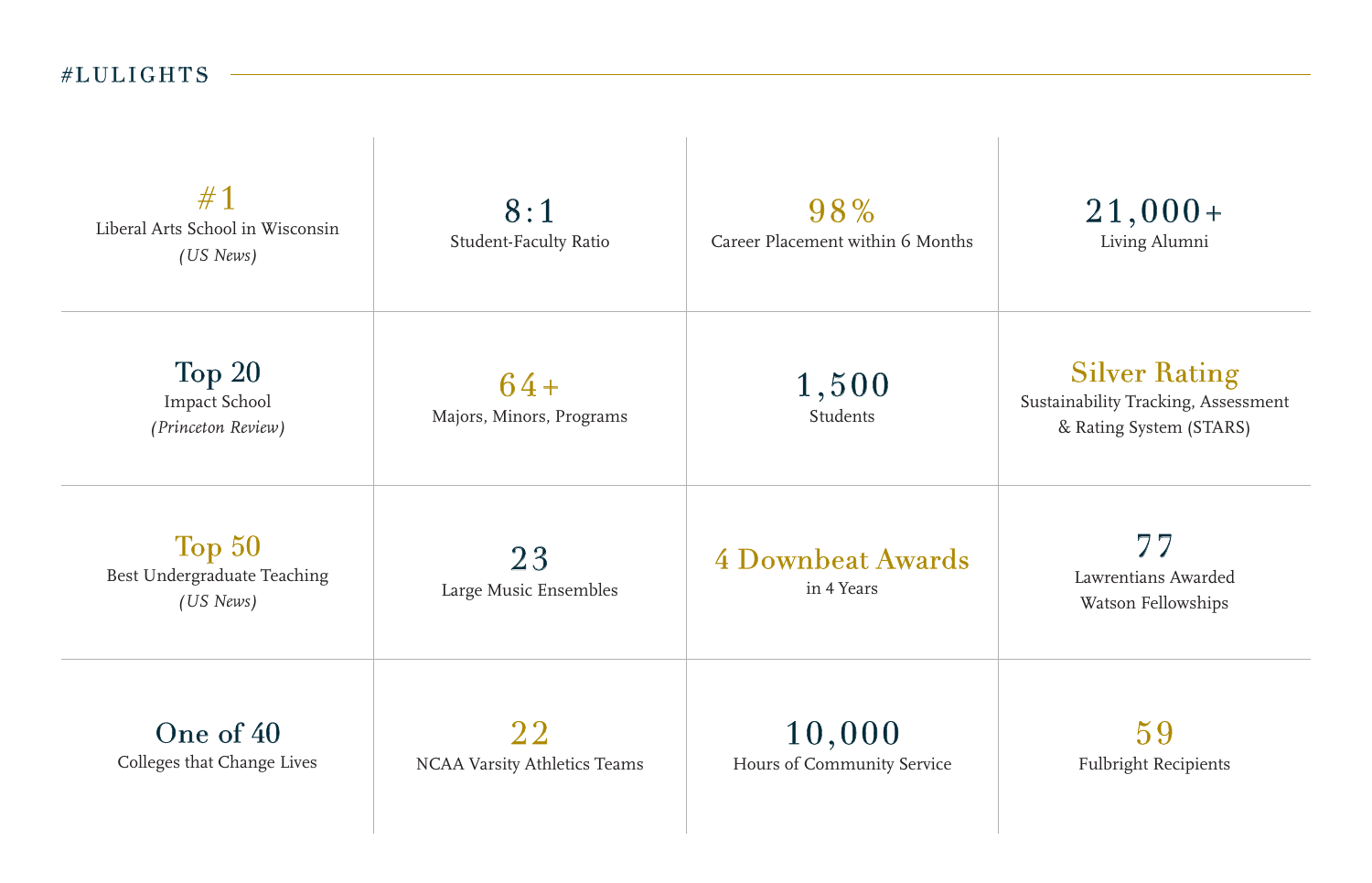### LAWRENCE UNIVERSITY

### **MISSION STATEMENT**

Lawrence University of Wisconsin, through its undergraduate residential college and Conservatory of Music, educates students in the liberal arts and sciences. The university is devoted to excellence and integrity in all of its activities and committed to the development of intellect and talent, the pursuit of knowledge and understanding, the cultivation of sound judgment, and respect for the perspectives of others. Lawrence prepares students for lives of achievement, responsible and meaningful citizenship, lifelong learning, and personal fulfillment. As a diverse learning community of scholars and artists, we actively foster a transformative process that emphasizes engaged learning, supported by an environment of rich educational opportunities in a residential campus setting.

#### **LAND ACKNOWLEDGEMENT**

We collectively acknowledge that Lawrence University is situated on the ancestral homelands of the Menominee and Ho-Chunk people.

### **THE SYMBOLS OF OFFICE**

#### **The Ceremonial Mace**

The ceremonial mace is carried at the head of academic processions by the college marshal (a senior member of the faculty). Batons are carried by members of the faculty who serve as deputy marshals. The mace and usher batons were crafted by silversmith E. Dane Purdo, professor emeritus of art, in 1972.

#### **The Presidential Medallion and Chain of Office**

The medallion serves as the presidential badge of office and contains representations depicting several of the historical symbols of both Lawrence and Milwaukee-Downer College. The Lawrence seal is present, as are silver hawthorn leaves representing Milwaukee-Downer.

#### **The Heraldic Coat of Arms**

The heraldic coat of arms is presented on the university flag and ceremonial college publications. With the permission of the family of its founder, Amos Lawrence, the university's heraldic coat of arms is an adaptation of the arms "granted and confirmed by Patent dated 30 October 1562, to William Lawrence of St. Ives, county Huntington":

*"A shield of silver bearing a cross of red with embattlements in which the angles are to right angles. In the upper third of the shield against a red background is a doubletailed lion in gold, walking with the dexter paw raised and the head full-faced. Above the shield is the crest, the head of an antelope in black with five silver roundles on the head and neck. The antlers are in gold, the crest supported by a red and silver roll."* 

#### **The University Seal**

The Rev. William Harkness Sampson, co-founder and first principal of the university, was also the designer, in 1850, of the corporation seal for Lawrence University of Wisconsin. Still in use today on official university documents and in other formal contexts, Sampson's seal contains the English words "Light! More light!," followed by the Latin phrase *Veritas est lux* (Truth is light), a choice Sampson explained in this letter to the university's benefactor, Amos Lawrence:

*"'Light! More light!' were the last words of Goethe, to which '*veritas est lux*' is the response; the book is placed in a cloud representing the darkness of the human mind, from which the light emanates and disperses the darkness."* 

Light also plays a role in the symbolism of Milwaukee-Downer College, which consolidated with Lawrence in 1964. The Milwaukee-Downer corporate seal contains the Latin motto *Sit Lux*: Let there be light.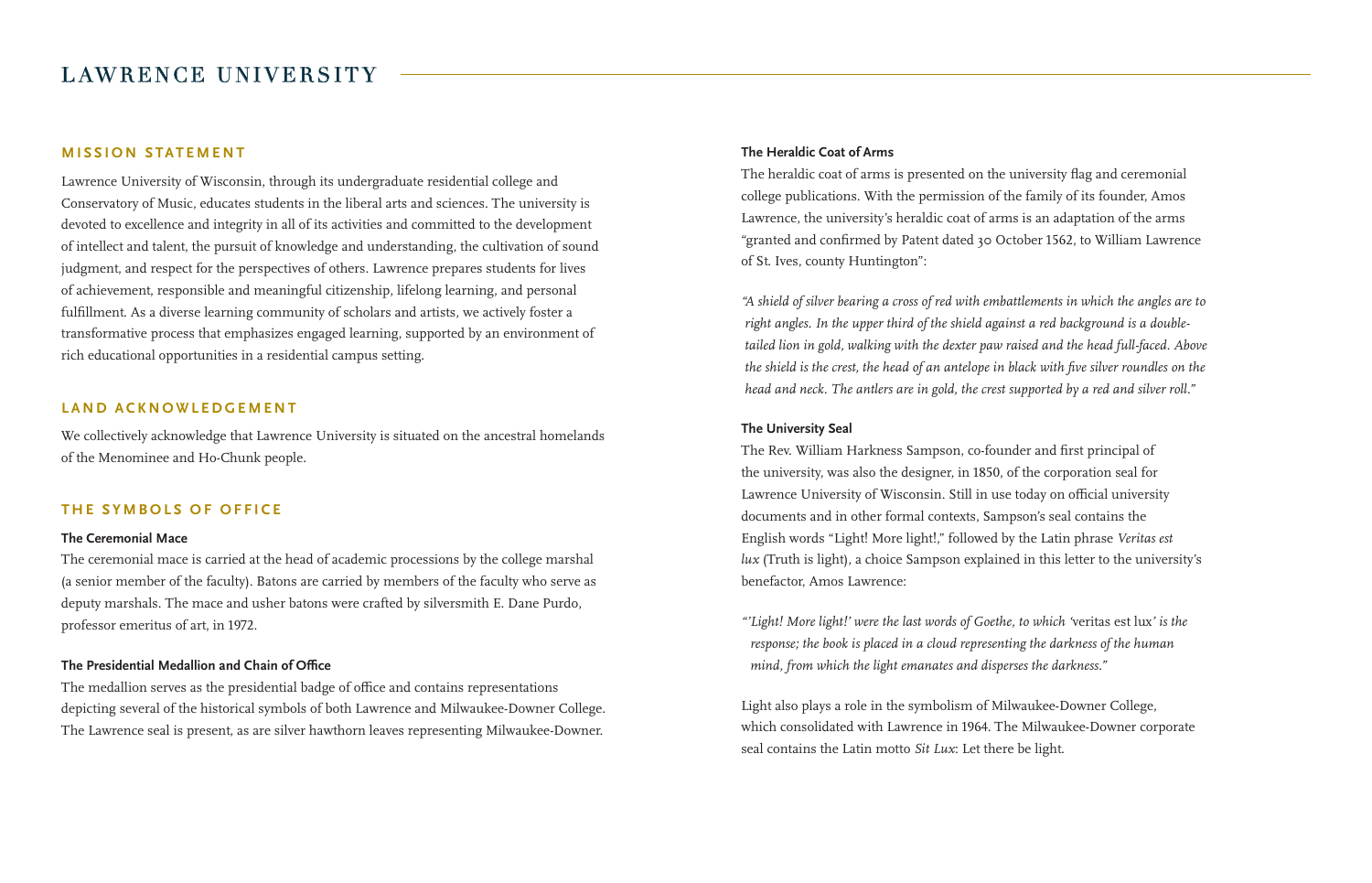#### **THE ACADEMIC REGALIA**

Academic attire worn during Commencement ceremonies and on other formal occasions is based on common styles of the 14th and 15th centuries in Europe. In a time when both men and women wore gowns or robes, it became common practice to adopt distinctive gowns for various professions, trades and religious orders. The ceremonial garb of a modern academic procession thus is descended from the working clothes of a medieval scholar, who was often a cleric. Long gowns were desirable in unheated medieval universities, and the hood may have been developed to cover a tonsured head.

This tradition of academic dress, particularly as known at Oxford and Cambridge, passed to the American colonies and was standardized by an Intercollegiate Code in 1895. The code sets forth rules governing the color, shape and materials of the three primary items of academic apparel: the gown, the hood and the cap.

Gowns differ according to the level of degree earned by the wearer. Traditionally, the baccalaureate (bachelor's degree) gown has pointed sleeves and is worn closed. The gown for the master's degree has an oblong sleeve, open at the wrist, that hangs down. The rear part of the oblong shape is square-cut, and the front part has an arc cut away. The doctoral gown is the most ornate, with a velvet facing and three velvet chevrons on each bell-shaped sleeve. Both master's and doctor's gowns can be worn either open or closed. While most doctoral gowns are black, some universities have adopted gowns in their institutional colors.

For those who know how to "read" them, academic hoods signal both the wearer's field of study (the velvet border) and the institution by which it was conferred (the silk lining). The Lawrence hood is lined in blue, with two white chevrons. In addition to the institutional colors, colors associated with specific academic disciplines are used for the trim on doctors' gowns, the edging of hoods and the tassels of caps. The most frequently worn colors in the Lawrence academic procession are: dark blue (philosophy, including Ph.D.s in other disciplines), pink (music) and lemon yellow (library science). Other discipline-related colors include white (arts, letters, humanities), golden yellow (science), purple (law), copper (economics), drab (business), light blue (education) and brown (fine arts).

The cap was the last item added to the academic ensemble and is most often hard and square, although variations in softer materials and different shapes also have been adopted. Degree candidates wear the tassel on the right front of the cap and shift it to the left front immediately after degrees are conferred.

#### **SIGNATURE LAWRENCE TRADITIONS**

**Cabaret:** Lawrence's international students put on an annual show that includes original and traditional dance, music, and fashion.

**Class Colors:** Red, yellow, green, and purple; The class colors originated at Milwaukee-Downer College and have been given to each class to provide a sense of unity since 1988.

**Convocations:** Three are held each year: Matriculation Convocation, University Convocation, and Honors Convocation.

**Cultural Expressions:** This showcase of oncampus performance talent, ranging from music to dance to spoken-word, is organized by Lawrence's Black Student Union (BSU).

**Fred Sturm Jazz Celebration Weekend:** The annual celebration of jazz, held in the fall, marked its 40th year in 2021. It features concerts by accomplished jazz artists and instruction to hundreds of student musicians.

**The Great Midwest Trivia Contest:** Established in 1966, teams from all around the world participate annually. Now broadcast online, the trivia contest is a weekend-long event that is not for the weak of heart.

**Honor Code:** On each paper or project a Lawrentian submits, you see "IHRTLUHC," which stands for "I hereby reaffirm the Lawrence University Honor Code." It binds Lawrentians together.

**LUaroo:** A weekend-long mini music festival held over Memorial Day weekend, featuring a mix of visiting and student bands.

**Ormsby Lake:** Each winter, the green in front of Ormsby Hall is flooded to create an ice rink for students. It's a hot spot for cold-weather fun, including skating and broomball.

**The Rock:** The 2-ton granite boulder next to Main Hall that is frequently painted by students. It's history on campus goes back to 1895 and has even inspired a podcast.

**The Viking Room:** The student lounge became an on-campus bar in 1969, fondly referred to as the VR. Operated and staffed by students, it remains a popular hang-out for students more than five decades later.

**Weekends at Björklunden:** Located in Door County, on the shores of Lake Michigan, Björklunden is a Swedish-inspired lodge long popular among alumni and students for retreats, reflection, and learning.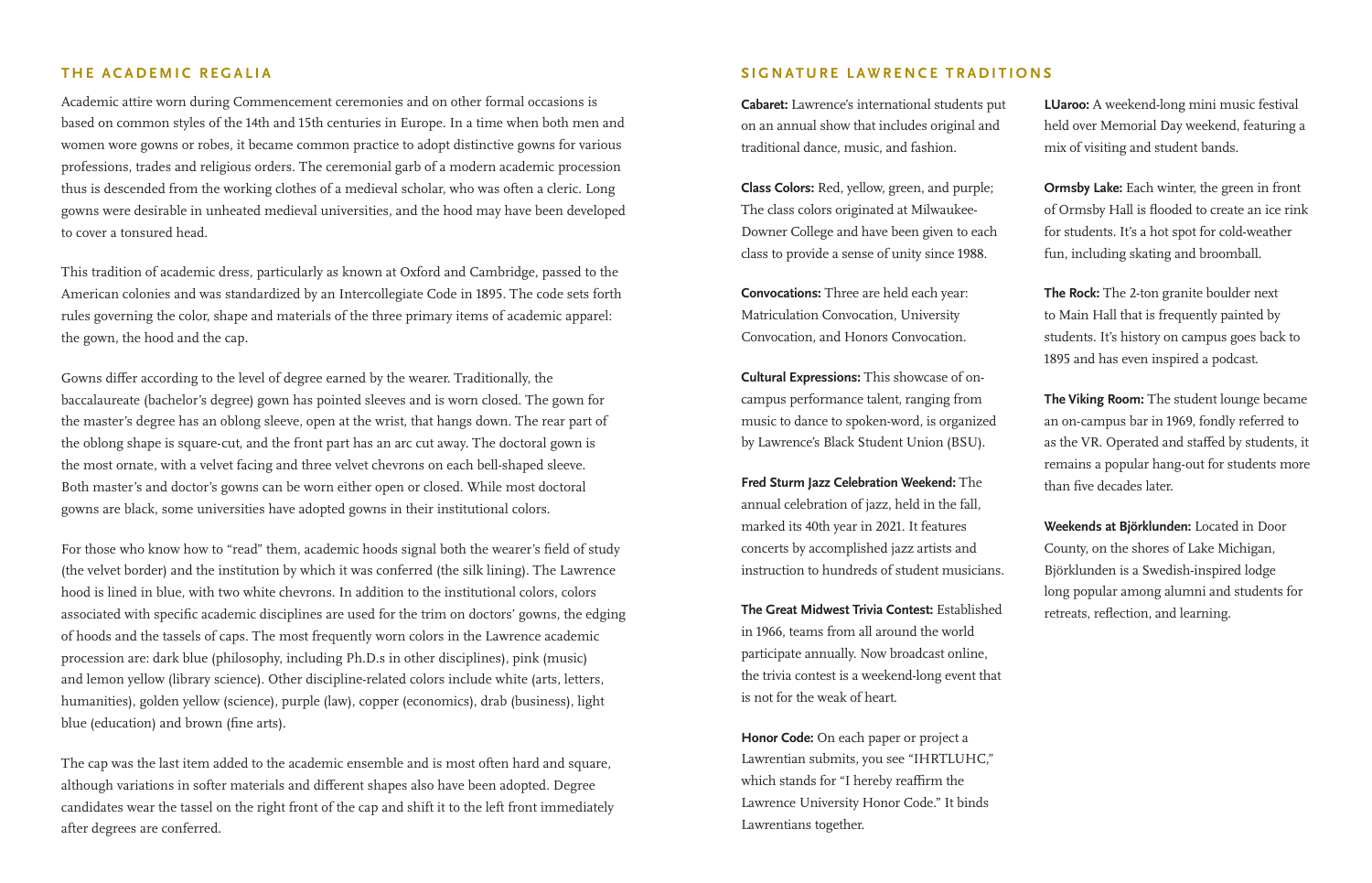# DELEGATES FROM COLLEGES AND UNIVERSITIES, LEARNED SOCIETIES, AND ACADEMIC CONSORTIA

### 1789

### **Georgetown University**  New Haven, Connecticut Michael Lokensgard Alum

### 1830

**University of Richmond** Richmond, Virginia Ronald Crutcher President Emeritus

### 1834

**Wake Forest University**  Winston-Salem, North Carolina Thomas Arcury Professor, Family and Community Medicine

### 1837

**Knox College** Galesburg, Illinois Megan Scott Alum

### 1848

**University of Wisconsin Madison**  Madison, Wisconsin Elizabeth Becker Alum

### 1853

**Cornell College**  Mount Vernon, Iowa Jonathan Brand President

### 1855

**Millersville University**  Millersville, Pennsylvania Ruth Lunt Alum

### 1865

**University of Kentucky**  Lexington, Kentucky Iddah Otieno Alum

### 1871

**University of Wisconsin Oshkosh**  Oshkosh, Wisconsin Wade Becker Alum

Andrew Leavitt Chancellor

### 1871

**Shippensburg University**  Shippensburg, Pennsylvania Tom Ormond Provost

### 1874

**St. Olaf**  Northfield, Minnesota Calvin Husmann Alum

### 1881

**Marquette University**  Milwaukee, Wisconsin Dora Clayton-Jones Assistant Professor, College of Nursing Lee Ann Dillis Alum

Michael Dillis Alum

Abiola Keller Assistant Professor, College of Nursing

### 1885

**UW-Milwaukee**  Milwaukee, Wisconsin Eldridge Sneed Director J.E.D.I/Strategic Cultural Transformation

### 1891

**Stanford University**  Stanford, California Gerald Seaman Alum

### 1899

**Elizabethtown College**  Elizabethtown, Pennsylvania Javita Thompson Director for the Center of Community and Civic Engagement

### 1903

**Milwaukee School of Engineering**  Milwaukee, Wisconsin John Walz President

### 1936

**Marian University**  Fond du Lac, Wisconsin Michelle Majewski President

### 1937

**Cardinal Stricth University** Milwaukee, Wisconsin Berdie Cowser Vice President, Housing and Development

### 1954

**Coastal Carolina University** Conway, South Carolina Michael T. Benson President and Professor of History

### 1958

**Associated Colleges of the Midwest (ACM)** Chicago, Illinois Sonya Malunda President

### 1964

**Gateway Community College**  Racine, Wisconsin Dorsey Kendrick President Emeritus

### 1965

**University of Wisconsin Green Bay**  Green Bay, Wisconsin Sheryl Van Gruensven Senior Vice Chancellor for Institutional Strategy/CBO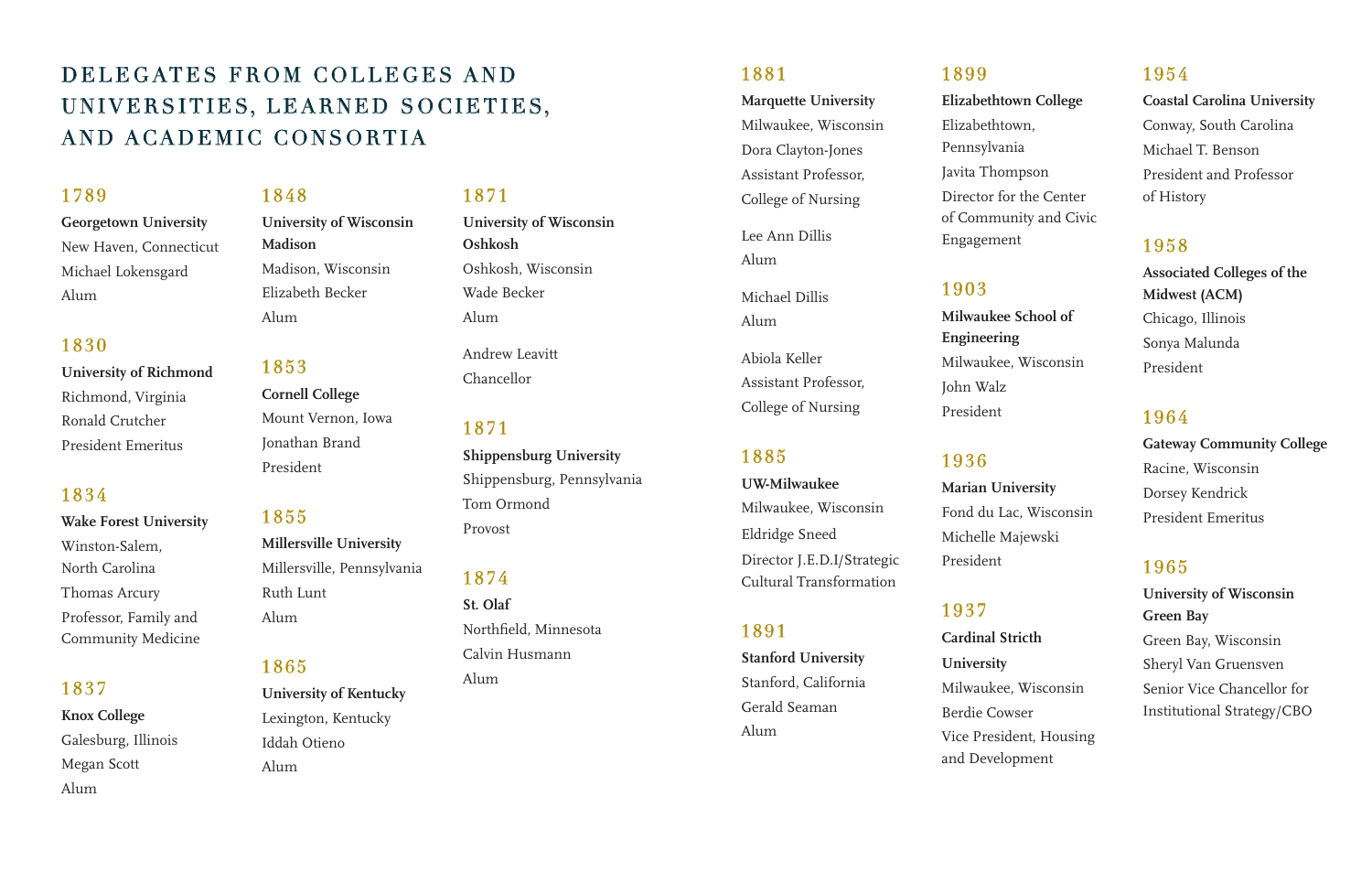## LAWRENCE UNIVERSITY BOARD OF TRUSTEES

### **OFFICERS OF THE CORPORATION**

**Cory L. Nettles '92**, chair

**Sarah E. Schott '97**, vice chair

**William J. Baer '72**, secretary

**Christyn Abaray**, assistant secretary

**Eric Schacht**, assistant secretary

**Mary Alma Noonan**, treasurer

**Amy Price**, assistant treasurer

# **TRUSTEES**

**Sidney K. Ayabe '67** Owner, Ayabe Resolution Honolulu, HI

**William J. Baer '72** Visiting Fellow in Governance Studies, The Brookings Institution Bethesda, MD

**David C. Blowers '82** President, National Services, Northern Trust Lake Forest, IL

**Daniel T. Busiel '84** Senior Vice President and Chief Investment Officer, Trustmark Life Insurance Company Glenview, IL

**Louis B. Butler, Jr. '73** Attorney (Retired), Dewitt LLP Milwaukee, WI

**Shelley A. Davis '92** President and CEO, The Coleman Foundation, Inc. Chicago, IL

**Joanna de Plas '94** Officer, Federal Reserve Bank of New York New York, NY

**Dean G. DuMonthier '88** Managing Director–Portfolio Manager, Winslow Capital Riverwoods, IL

**Richard G. Fessler '74** Professor of Neurosurgery, Rush University Lake Forest, IL

**Frederick Fisher** Architect, Frederick Fisher & Partners Architects Los Angeles, CA

**Tamika Watson Franklin '05** Senior Director, Southern California Major Gifts, University of California-Berkeley San Diego, CA

**Mei X. Gong '11** Global Product Manager, Cardinal Health Dublin, OH

**Susan Long Hall '76** President and Founder, 95 Percent Group, Inc. Long Grove, IL

**William O. Hochkammer '66** Attorney/Partner, Honigman LLP Bloomfield Hills, MI

**Lydia A. Howarth '75** Community Volunteer Nashville, TN

**Dennis L. Klaeser '80** Glenview, IL

**David N. Knapp '89** Senior VP/Senior Managing Director, Wealth Management, Northern Trust Chicago, IL

**Cheryl Wilson Kopecky '72** Elmhurst, IL

**The Honorable Barbara Smith Lawton '87** Former Lieutenant Governor of Wisconsin (2003–2011) Madison, WI

**Christopher W. Murray '75** Retired Officer, Department of State, U.S. Foreign Service Ixelles, Belgium

**Peter M. Musser '78** Manager, Angeline Properties, LLC Seattle, WA

**Scott D. Myers '79** Managing Partner, Accenture (Retired) Winnetka, IL

**Cory L. Nettles '92** Founder and Managing Director, Generation Growth Capital, Inc. Milwaukee, WI

**Martha J. Olson '77** Former Corporate Officer and Group President, The Warnaco Group, Inc. Park City, UT

**Robert F. Perille '80** Managing Member, Calvello Investments, LLC Santa Monica, CA

**Mansco Perry III** Executive Director and Chief Investment Officer, MN State Board of Investment Eagan, MN

**Sara A. Quandt '73** Professor/Epidemiology & Prevention, Wake Forest University Winston Salem, NC

### **Francesca P. Romero Siekman '11**

Project Developer, Pimienta Films Mexico City, Mexico

**Sarah E. Schott '97** Chief Compliance Officer and General Counsel, Gravie Fox Point, WI

**Katy Schwartz-Strei '84** EVP and Chief Human Resource Officer, Emergent BioSolutions Rockville, MD

**Sachin Shivaram**

CEO, Wisconsin Aluminum Foundry Company, Inc. De Pere, WI

**Jon Stellmacher** Senior VP and Chief of Staff and Administration (Retired), Thrivent Financial for Lutherans Appleton, WI

**Anton R. Valukas '65** Attorney, Jenner & Block Evanston, IL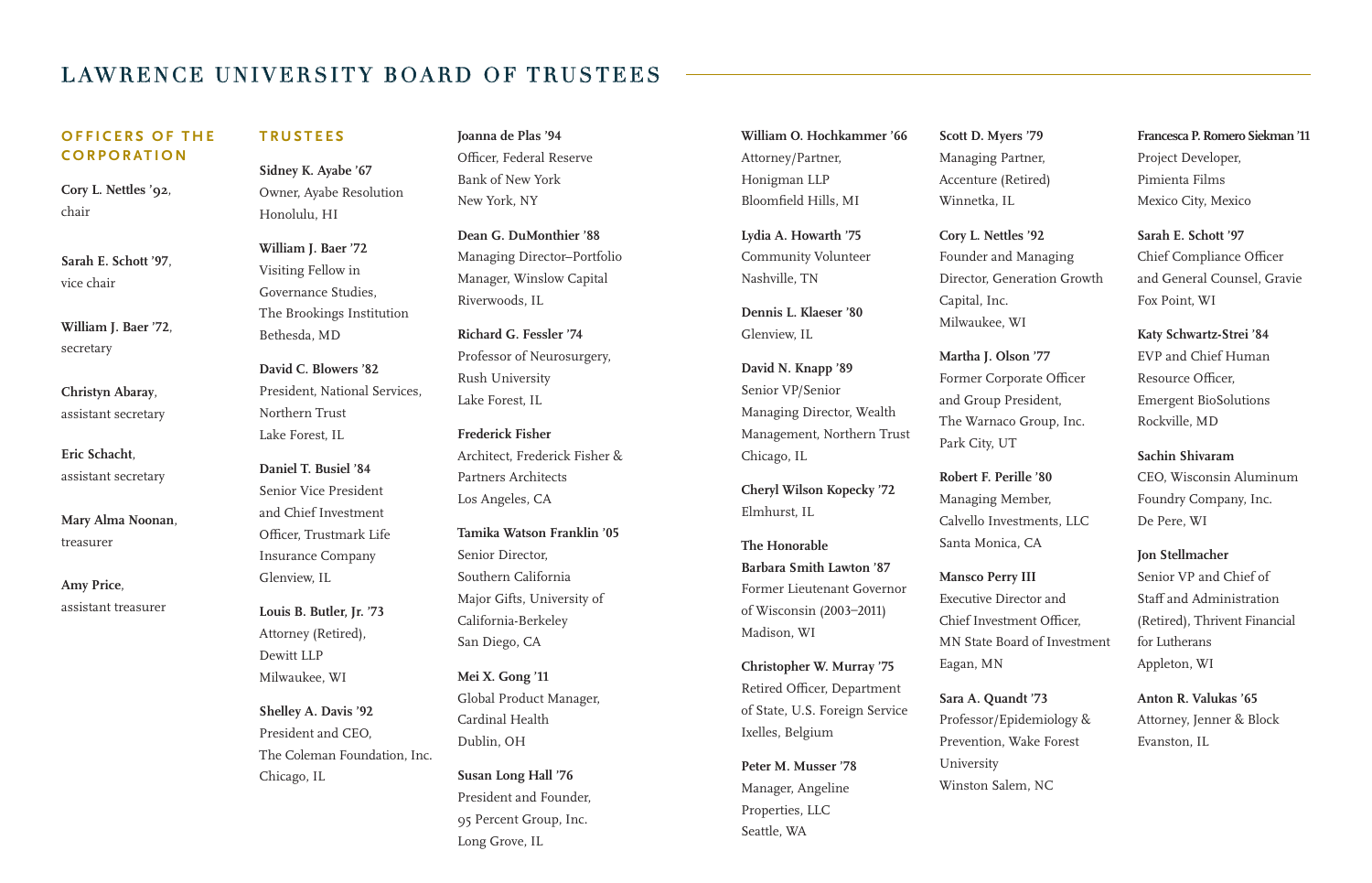## LAWRENCE UNIVERSITY BOARD OF TRUSTEES

#### **EMERITI TRUSTEES**

**Edith G. Andrew** Lake Geneva, WI

**Robert A. Anker** '**64** Retired Carmel, IN

**Peter R. Betzer** '**64** CEO Business Development Group, St. Petersburg Downtown Partnership, Inc. Retired Professor of Marine Science, University of South Florida Saint Petersburg, FL

**Renee Goral Boldt** '**85** Community Volunteer Appleton, WI

**Robert C. Buchanan** '**62** Retired Appleton, WI

**Michael P. Cisler** '**78** Former CEO of JanSport, Inc. Neenah, WI

**James D. Ericson** Chairman, Northwestern Mutual Longboat Key, FL

**Richard L. Gunderson** Retired Scottsdale, AZ

> **Catheryn E. Hoehn** '**64** Counseling Consultant, Troy High School Newport Beach, CA

**J. Thomas Hurvis** '**60** President/CEO, Old World Industries, LLC Glenview, IL

**Harold E. Jordan** '**72** Greenwood, VA

**Kim Hiett Jordan** '**58** Dallas, TX

**Susan Stillman Kane** '**72** Community Volunteer Swampscott, MA

**Thomas C. Kayser** '**58** Retired, Robins Kaplan LLP Saint Paul, MN

**Herbert V. Kohler, Jr.** Executive Chairman, Kohler Company Kohler, WI

**Harry M. Jansen Kraemer, Jr.** '**77** Clinical Professor of Leadership-Kellogg School Management, Northwestern University Wilmette, IL

**John A. Luke, Jr.** '**71** Non-executive chairman, WestRock Company Richmond, VA

**George W. Mead II** Chairman, Mead Witter Foundation, Inc. Wisconsin Rapids, WI

**Overton B. Parrish, Jr.** '**55** President and Chief Executive Officer, Phoenix Health Care, Inc. Chicago, IL

**Dwight A. Peterson** '**55** Retired Vice President and Treasurer, 3M Company North Oaks, MN

**Jeffrey D. Riester** '**70** Attorney-Of Counsel, Godfrey & Kahn, S.C. Appleton, WI

**Nancy Scarff** Trustee, Stephen Edward Scarff Memorial Foundation Los Altos, CA

**Robert J. Schaupp** '**51** President, P & S Investment Company, Inc. De Pere, WI

**Dale R. Schuh** '**70** Chairman of the Board of Directors, Sentry Insurance Egg Harbor, WI

**Charlot Nelson Singleton** '**67** Educator, Menlo Park City School District Atherton, CA

**Cynthia Stiehl** '**89** Singer Ephraim, WI

**Stephanie H. Vrabec** '**80** Educator (Retired) Menasha, WI

**Priscilla Weaver** '**69** Retired, Mayer Brown Jacksonville, OR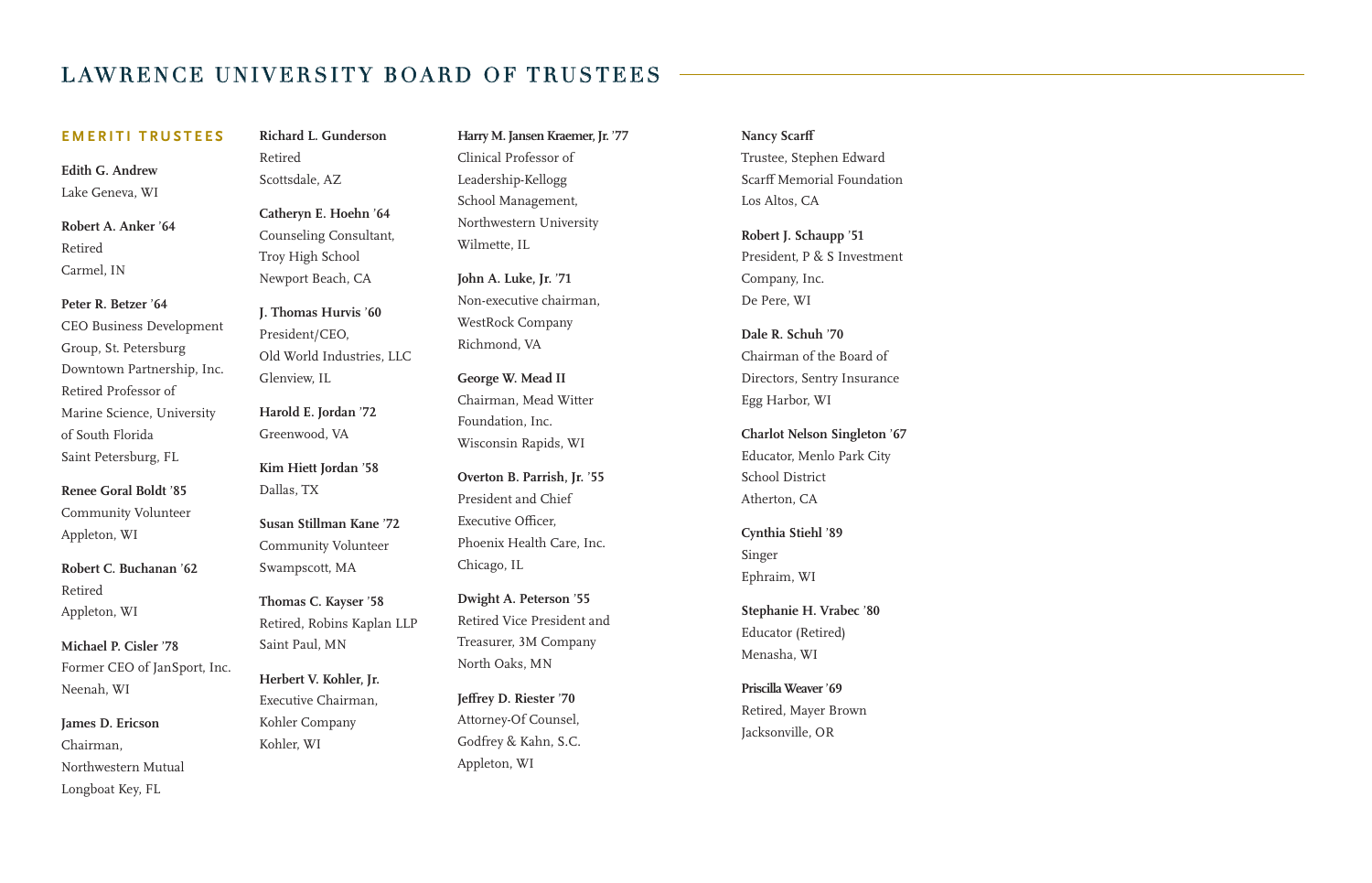# LAWRENCE UNIVERSITY ALUMNI ASSOCIATION BOARD OF DIRECTORS

**Elise Azuma Opel** '**94** Pediatrician Aurora Health Care Medical Group Sheboygan, WI

**Linda Berger Hellmich** '**82** Psychologist KSB Hospital Dixon, IL

**Molly Bradshaw Boed** '**87** Volunteer The Hague, The Netherlands

**Timothy Anne Burnside** '**02** Museum of African American History and Culture Smithsonian Institution Washington, DC

**Louis Cornelius** '**68** Retired Madison, WI

**Robert Currie** '**74** Retired Chicago, IL

**Anneliese DeDiemar** '**03** Associate Director, Development and Alumni Relations Communications Vanderbilt University Nashville, TN

**Tracy Donald** '**95** District Business Leader Alkermes Green Bay, WI **Teresa Dunleavy** '**00** Core Faculty Antioch University-Seattle

Seattle, WA

**Tod Gimbel** '**81** Senior Vice President, Global Government Affairs Herbalife Nutrition Santa Monica, CA

**Brad Grimmer** '**06** Senior Associate Director of Major Gifts Kellogg School of Management Northbrook, IL

**Mohit Gupta** '**11** Internal Medicine Physician Dupage Medical Group Glendale Heights, IL

**Alison Guthrie** '**86** Owner Allegro Academy of Music, LLC Milwaukee, WI

#### **Nathan Heffel** '**02**

Senior Local Host, All Things Considered Colorado Public Radio Denver, CO

**Taylor Hoffman** '**99** Senior Vice President, Senior Legal Counsel Swiss Re New York, NY

**Ann Kaiser** '**11** Global Account Manager Cisco Systems, Inc. Palo Alto, CA

**Mike Kumbalek** '**13**  Senior Operations Geologist Continental Resources Oklahoma City, OK

**Jiayi Young (Diana Ling)** '**94** Associate Professor-Design Department University of California-Davis Davis, CA

**Todd A. Mahr** '**79** Director of Pediatric Allergy/ Asthma/Immunology Gundersen Health System Onalaska, WI

#### **Jill Manuel** '**84**

Director of Content KX TV Tenga Sacramento, CA **Kenneth Melchert** '**73** Owner The Harp Gallery Appleton, WI

**James Munsell** '**91** Attorney/Partner/Pooled Investment Entities Sidley Austin LLP New York, NY

**Matt Murphy** '**06** Operations Group Senior Manager Skadden, Arps, Slate, Meagher & Flom LLP Brooklyn, NY

**Elizabeth Nerland Anderson** '**10** Associate Executive Director JDRF Minnesota & Dakotas Chapter Falcon Heights, MN

**Hillary Nordwell** '**03** Self Employed Musician Bellevue, WA

**Kristen Olson Lahner** '**73** Designer, Retired Business Owner Denver, CO

**Gina Perri Jaeckel** '**94** Milwaukee, WI

**Andrea Powers Robertson** '**94** Director of Major Gifts Harry & Rose Samson Family JCC Whitefish Bay, WI

**Jismy Raju** '**11** Senior Customer Success Manager LinkedIn Staten Island, NY

**Margaret Schmidt** '**12**  Child in Need of Assistance Attorney

Maryland Legal Aid Forestville, MD

**Irene Strohbeen** '**78** Principal & Owner Irene Strohbeen & Associates, LLC Menasha, WI

**Schuyler Thornton** '**14** Flute Faculty Rutgers University Mason Gross School of the Arts-Pre-College Division New York, NY

**Rebecca Vande Hei Frostenson** '**04** Senior Business Program Manager Microsoft Seattle, WA

**Wesley Varughese** '**16** General Manager–Middle East & Africa BCD International Dubai, United Arab Emirates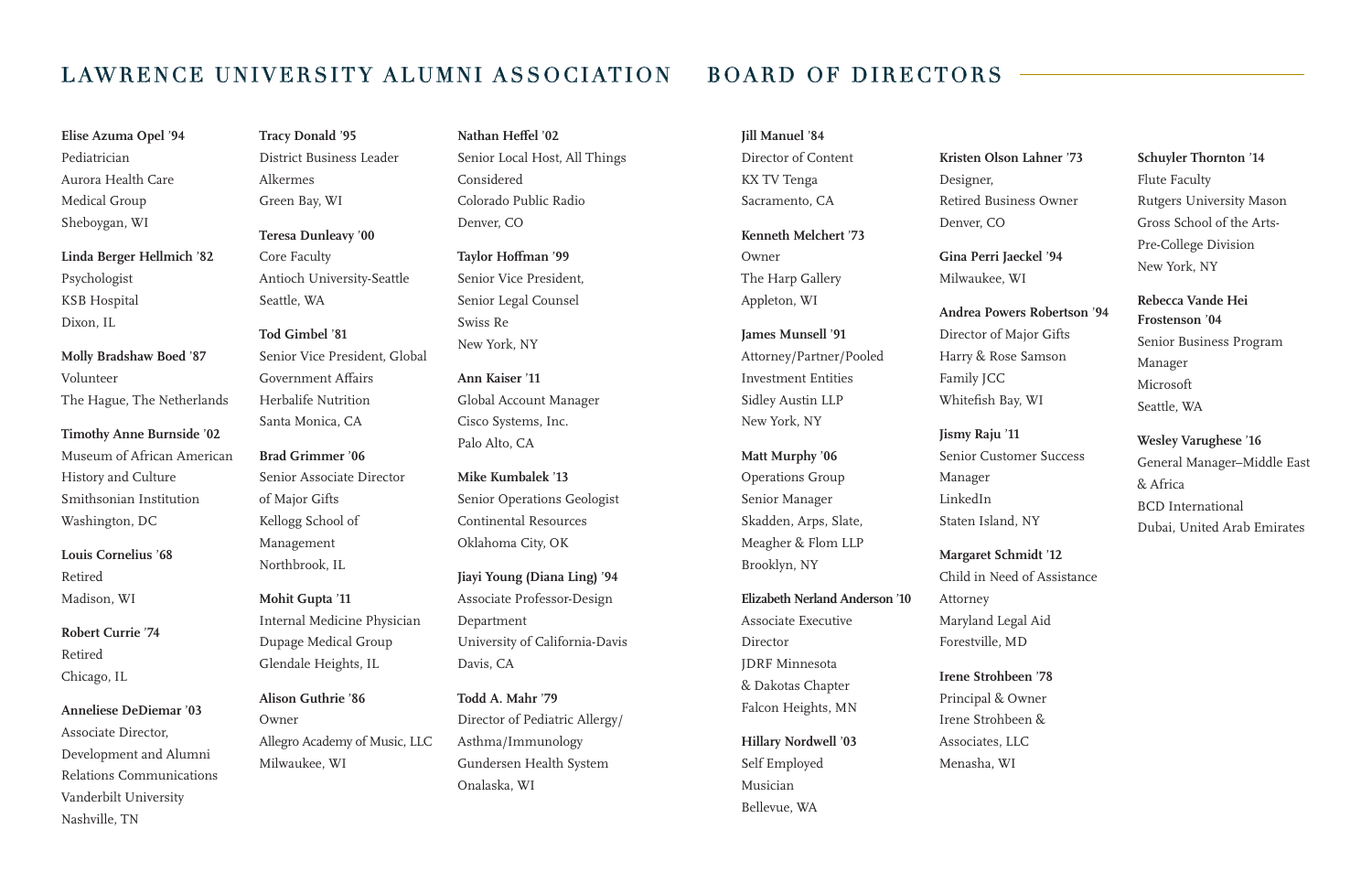**Christyn Abaray**  Chief of Staff and Secretary to the Board

**Jason Brozek**  Special Assistant to the President & Stephen Edward Scarff Professor of International Affairs and Associate Professor of Government

**Chris Card**  Vice President for Student Life

**Samir Datta**  Vice President for Finance and Administration

### **Adam Galambos**  Special Assistant to the President & Dwight and Marjorie Peterson Professor of Innovation and Associate Professor of Economics

**Cal Husmann**  Vice President for Alumni and Development

**Catherine G. Kodat**  Provost and Dean of the Faculty and Professor of English

**Eric Mayes**  Vice President for Diversity, Equity, and Inclusion

**Mike O'Connor**  Special Assistant to the President

**Brian Pertl**  Dean of the Conservatory of Music

**Eric Schacht**  University Counsel

**Megan Scott**  Vice President for Communications and Marketing

# PRESIDENT'S CABINET PRESIDENTIAL TRANSITION COMMITTEE

**Christyn Abaray**  Chief of Staff and Secretary to the Board

**Matthew Baumler**  Associate Vice President of Alumni and Constituency Engagement

**Kelsi J. Bryant '22**  Past President, Lawrence University Community Council

**Scott Corry**  Professor of Mathematics

**Tamika Franklin '05**  Trustee

**Matthew Murphy '06**  President, Lawrence University Alumni Association Board of Directors

**Martha Olson '77** Trustee

**Brian Pertl '86**  Dean of the Conservatory of Music

**Megan Scott**  Vice President for Communications and Marketing

**Barbara Smith Lawton '87**  Trustee

**Jon Stellmacher**  Trustee

**Andrea Thorsbakken**  Executive Assistant to the President



**SCAN QR CODE WITH YOUR PHONE'S CAMERA**

Share your well-wishes for President Carter with our digital gratitude board. Write a personal message, share a photo, or create a video. All messages will be shared directly with President Carter.

On behalf of President Carter and the Presidential Transition Committee, many thanks to the staff, faculty, students, alumni, and community partners who contributed to this historic weekend. **We truly are Brighter Together!**